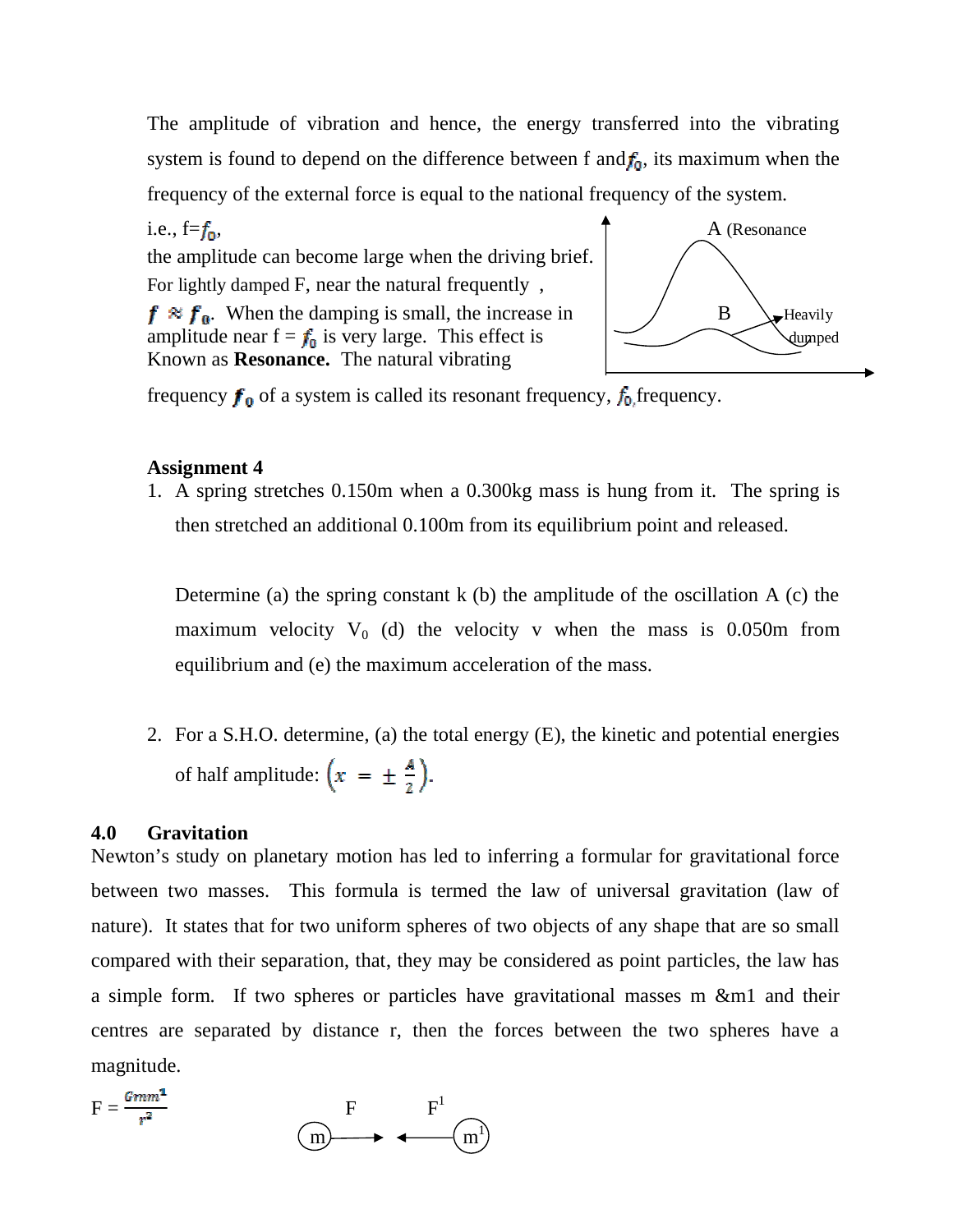# $\begin{array}{ccc} & & r & \longrightarrow \end{array}$

G = Gravitational constant = 6.67 x  $10^{-11}$  NM <sup>2</sup>kg<sup>-2</sup>

Since the magnitude of the gravitational force varies as  $\frac{1}{r^2}$ ,

Then the law is called **Inverse Square Law**

Every particle in the universe attracts every other particle with a force that is proportional to the square of the distance between them. This force acts along the path of the two particles.

#### **4.1 Weight**

Weight of an object is the gravitational force it experiences. For an object on the surface of the Earth, its force is mainly due to the earth's attraction.

Consider an object with gravitational mass m at the surface of the earth, subjected to a gravitational force, **F,** by law of universal gravitation.



### **Satellites & Weightlessness**

A satellite is put in an orbit by accelerating it to a sufficiently high tangential speed with the use of rocket. For instance in circular motion, satellites are usually put into circular orbits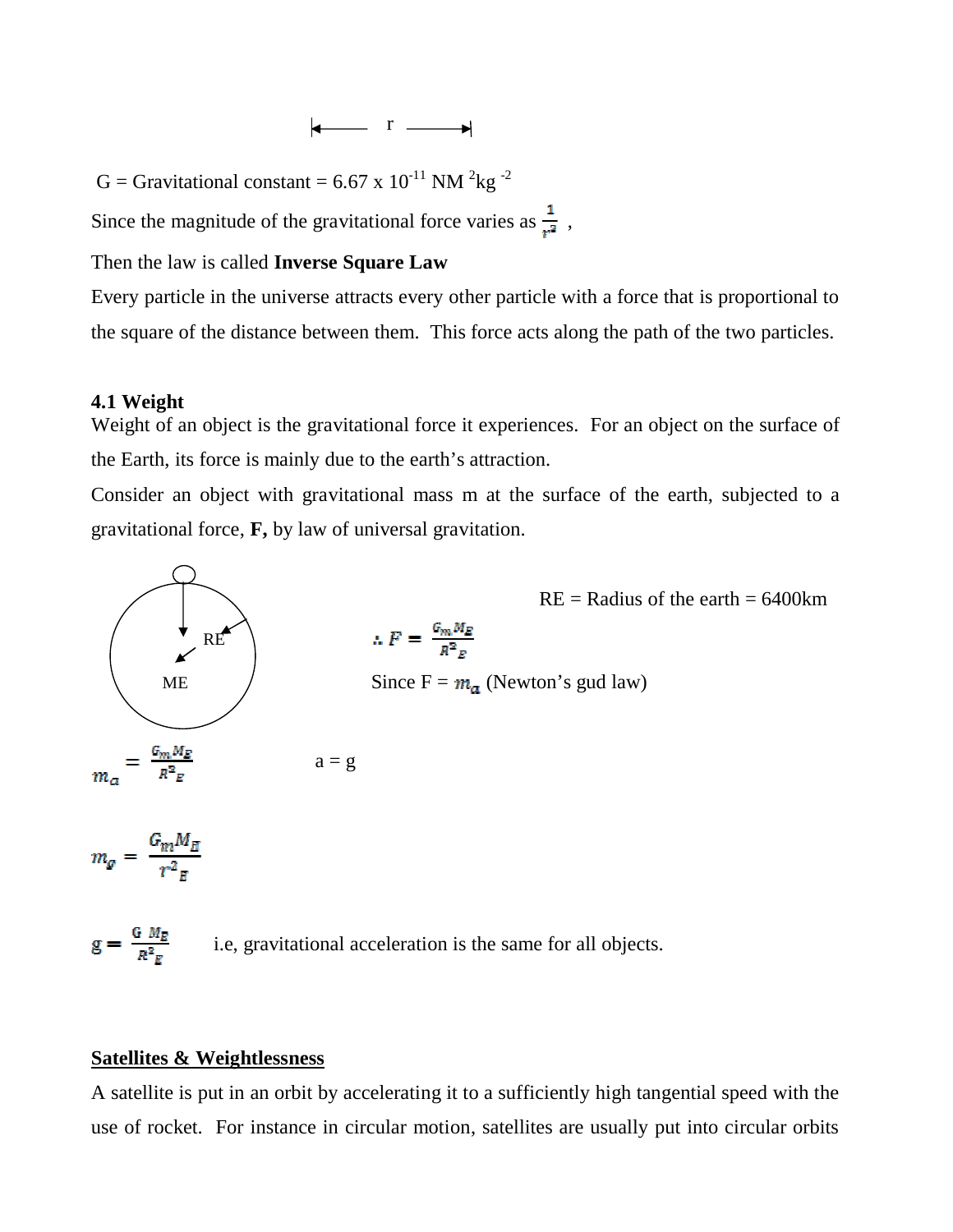because they require at least take-off speed. Therefore, for satellites that move in orbit, it acceleration is,  $\frac{v^2}{r}$ , Hence recall that  $F = \frac{G_m M_E}{r^2 E}$  and since

$$
a = \frac{v^2}{r} \text{ and } F = m_a = \frac{mv^2}{r}
$$

$$
\therefore \frac{G_m M_E}{r^2} = \frac{mv^2}{r}
$$



 $m =$  mass of satellite  $r = sum of the Earth's radius$  $r_E$  plus the satellite's height h above the Earth:  $r = r_E$  th  $V_v$  = velocity of the orbit

$$
V_{\rm orb} \sqrt{\frac{GM_E}{r}}
$$

**Note:** The mass of the satellite does not appear and the orbital speed decreases as the radius of the orbit increases.

Since velocity =  $\frac{displacement}{Time}$  and displacement =  $2\pi r$ , T =  $\frac{2\pi r}{v_{orb}}$ 

Hence the period of the orbit is:

$$
T = \frac{2\pi r}{v_{orb}} = \frac{2\pi r}{\sqrt{GM}} \times \sqrt{r^3}
$$

Square both sides

$$
T^2 = \frac{4\pi^2}{6M} x r^3 = kr^3
$$
. This is called the **Kepler's third law**, which states that the square

of the period of the orbit is proportional to the cube of the radius of the orbit.

# **Summary of Keepler's Laws (Laws of Planetary Motion)**

**First Law:** The path of each planet about the sum is an ellipse with the sun at one focus.

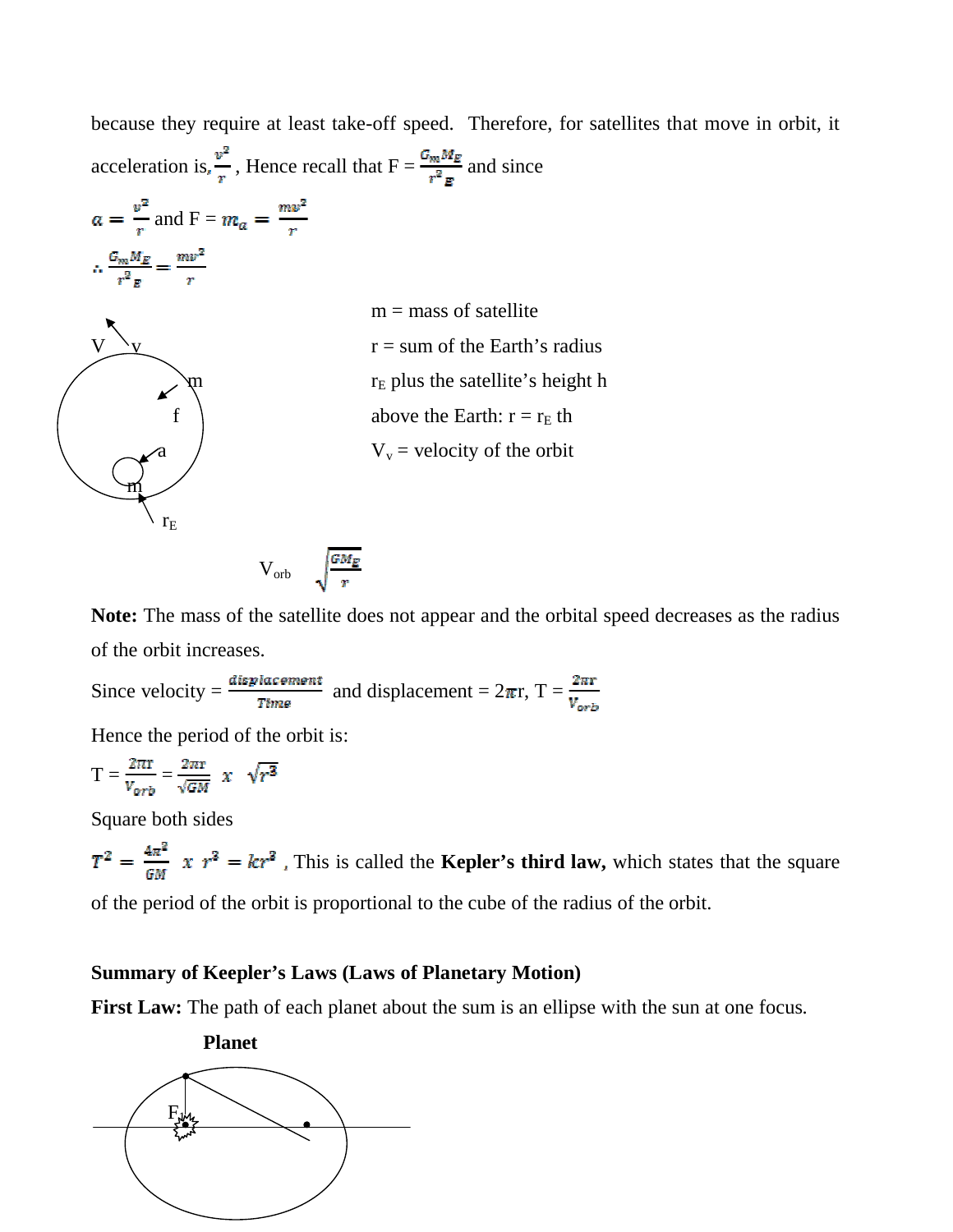**Sum**  $F_2$ 

**Second Law:** Each planet moves so that an imaginary line drawn from the sin to the planet sweeps out equal areas in equal periods of time



## **5.0 Statics and Hydrostatics**

**Statics**: Study of forces in equilibrium

# **5.1 Mass, Forces and Weight**

Just give definitions and then read-up:

#### **5.2 Forces in Equilibrium**

A single force cannot exist alone and is unbalanced. For equilibrium, it must be balanced by an equal and opposite force acting along the same straight line. Forces may be said to exist in pairs, however, a single force may also be balanced by any number of other forces.

#### **Conditions for Equilibrium:**

(1) Find a body to be at rest, the sum of the forces acting on it must add up to zero. Hence, if the forces on the object act in a plane, a condition for equilibrium is that  $\sum F_k = 0$ ,  $\sum F_y = 0$ , and if it acts in 3-dimension,  $\sum F_z = 0$ ,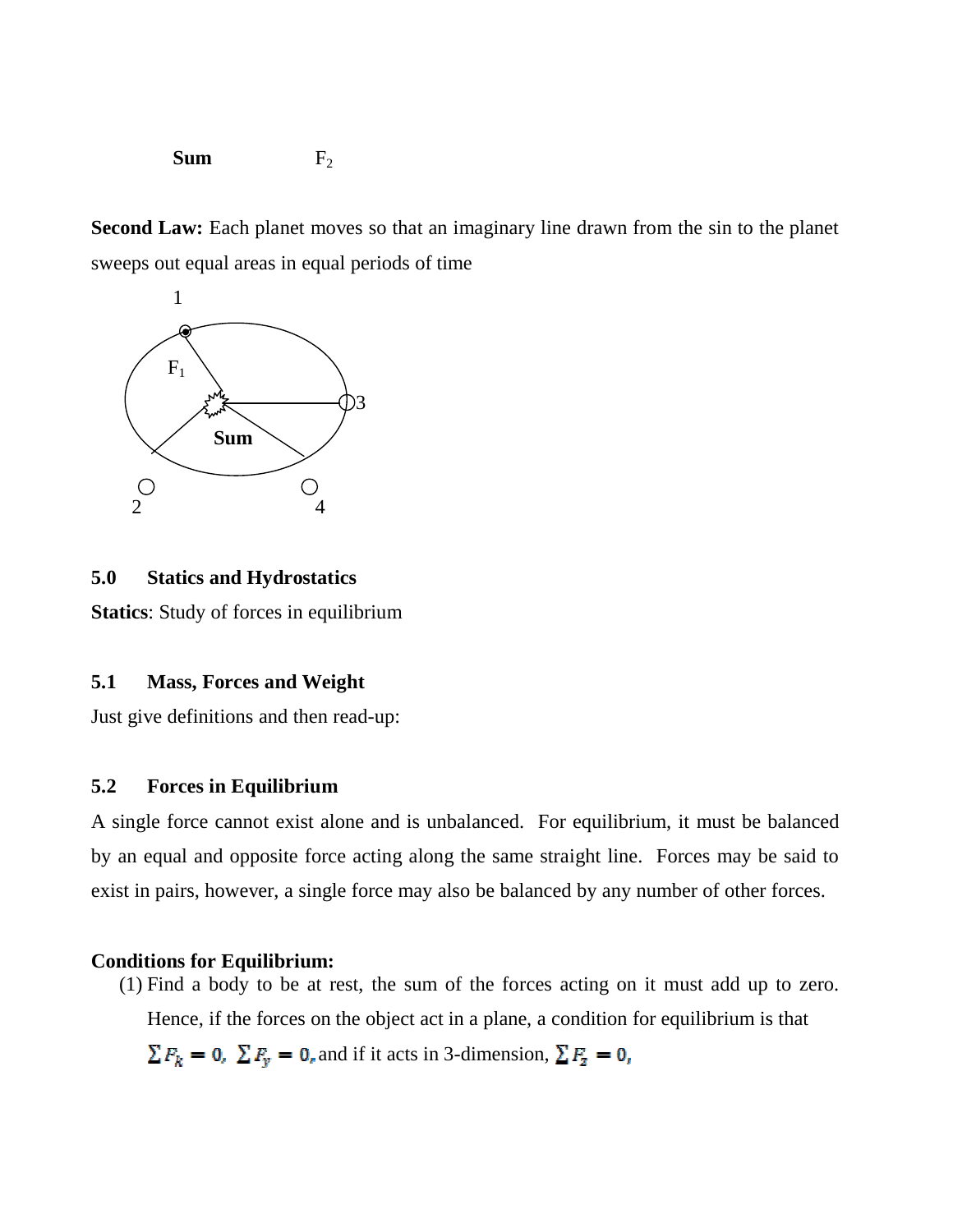(2) The sum of the torgues acting on a body must be zero  $\sum \tau = 0$ 

These two conditions ensure that a rigid body will be in both translationl and rotational equilibrium.

**Example:** Two weights  $w_1$  and  $w_2$  are balanced on a board pivoted about its centre: ( (a) What is the ratio of their distance  $\frac{x_2}{x_1}$  from the pivot?

(b) If w<sup>1</sup> = 200N, W<sup>2</sup> = 400N, and x = 1m P X<sup>1</sup> = 1m, what is x2? (assume the board to be weightless) x1 x<sup>2</sup> w1 w<sup>2</sup>

**Solution:** First law of equilibrium condition, N force exerted by the support must balance their weights such that the net force is zero.

i.e.  $N = w_1 + w_2$   $(N - w_1 - w_2 = 0)$ 

so, tongue about each weight:  $\tau_1 = x_1 w_1$ 

 $\tau_2 = x_2 w_1$ 

Hence  $\tau = \tau_1 + \tau_2 = 0$  $x_1 w_1 - x_2 w_2 = 0$  $x_1 w_1 - x_2 w_1$  $\frac{x_2}{x_1} = \frac{w_1}{w_2}$ (b) If  $w_1 = 200N$ ,  $w_2 = 400N$ ,  $v_{1x_1} = 5.0m$ 

$$
x_2 = x_1 \frac{w_1}{w_2} = \frac{200}{400} = 0.5 \text{m}
$$

**Example 2:** Again, find  $\frac{w_1}{w_2}$  when the pivot is at the centre, i.e, torgue about point P, where  $w_1$  is placed.

$$
W_1 \qquad \qquad \uparrow N \qquad \qquad \text{Torgue about (P1), (N and w2)}
$$
\n
$$
x, N - (x_1 + x_2) w_2
$$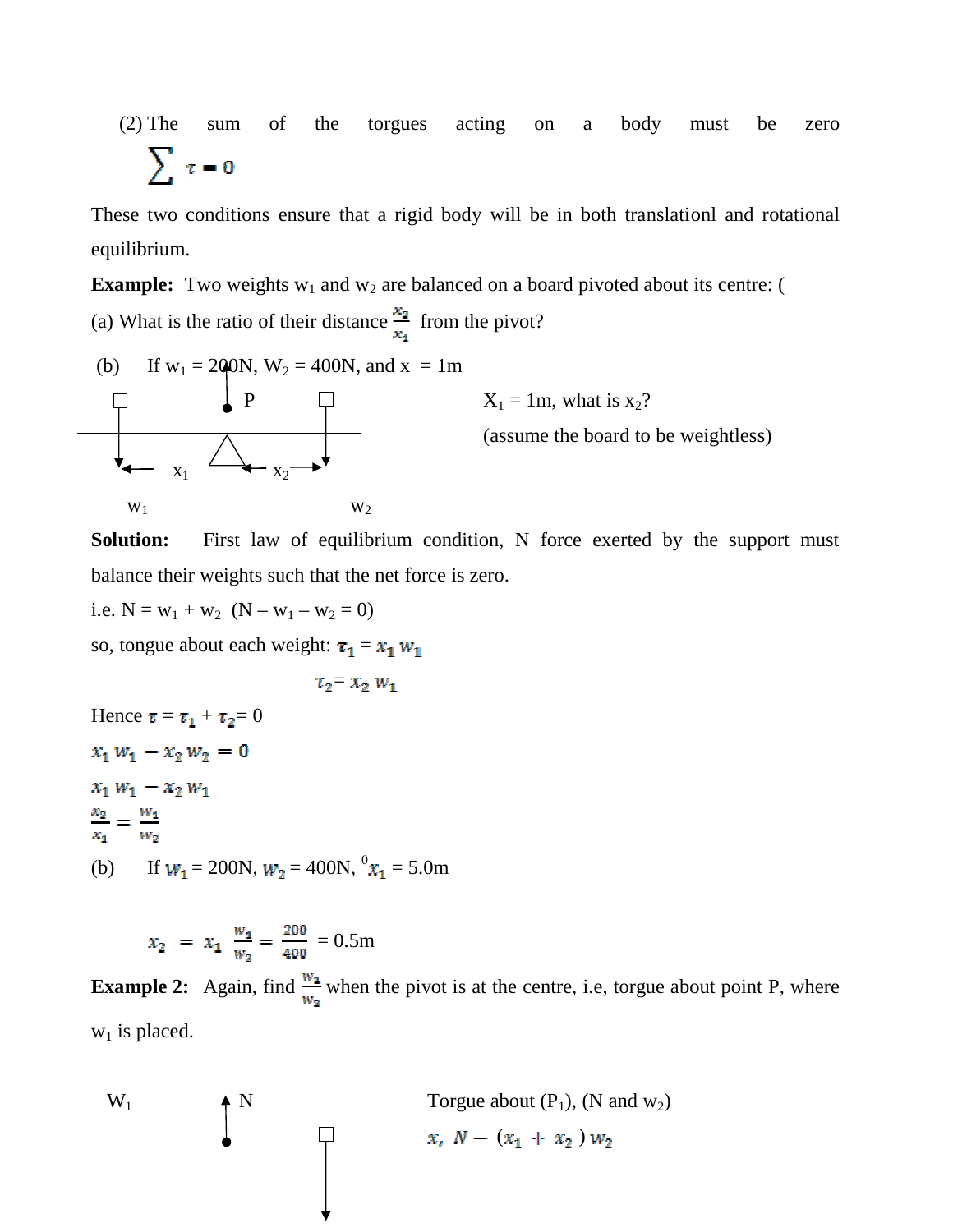

Smile, sum of torgues must be zero

$$
(x_1 + x_2) w_2 + x_1 N = 0
$$

Again, the sum of forces must be added up to zero

- $N w_1 w_2 = 0$
- $N = w_1 + w_2$
- Putting N,
	- $(x_1 + x_2) w_2 + (w_1 + w_2) x_1 = 0$
	- $(x_1 + x_2) w_2 + (w_1 + w_2) x_1 = 0$
	- $w_1 x_1 = x_2 w_2$
	- $\frac{x_2}{x_1} = \frac{w_1}{w_2}$

**Comment**: No matter whereever P is, same answer is obtained.

# **5.3 Resolution of forces**



Forces ab and ad can be replaced completely by a single force Ac i.e. to replace a single force by two other forces in any  $R \nperp$  W convenient direction. These two forces are known as the Components of the single force.



 $ab = ac \cos\theta$  i.e.  $x = R \cos\theta$  and  $d = ac \sin\theta$  i.e.  $Y = R\sin\theta$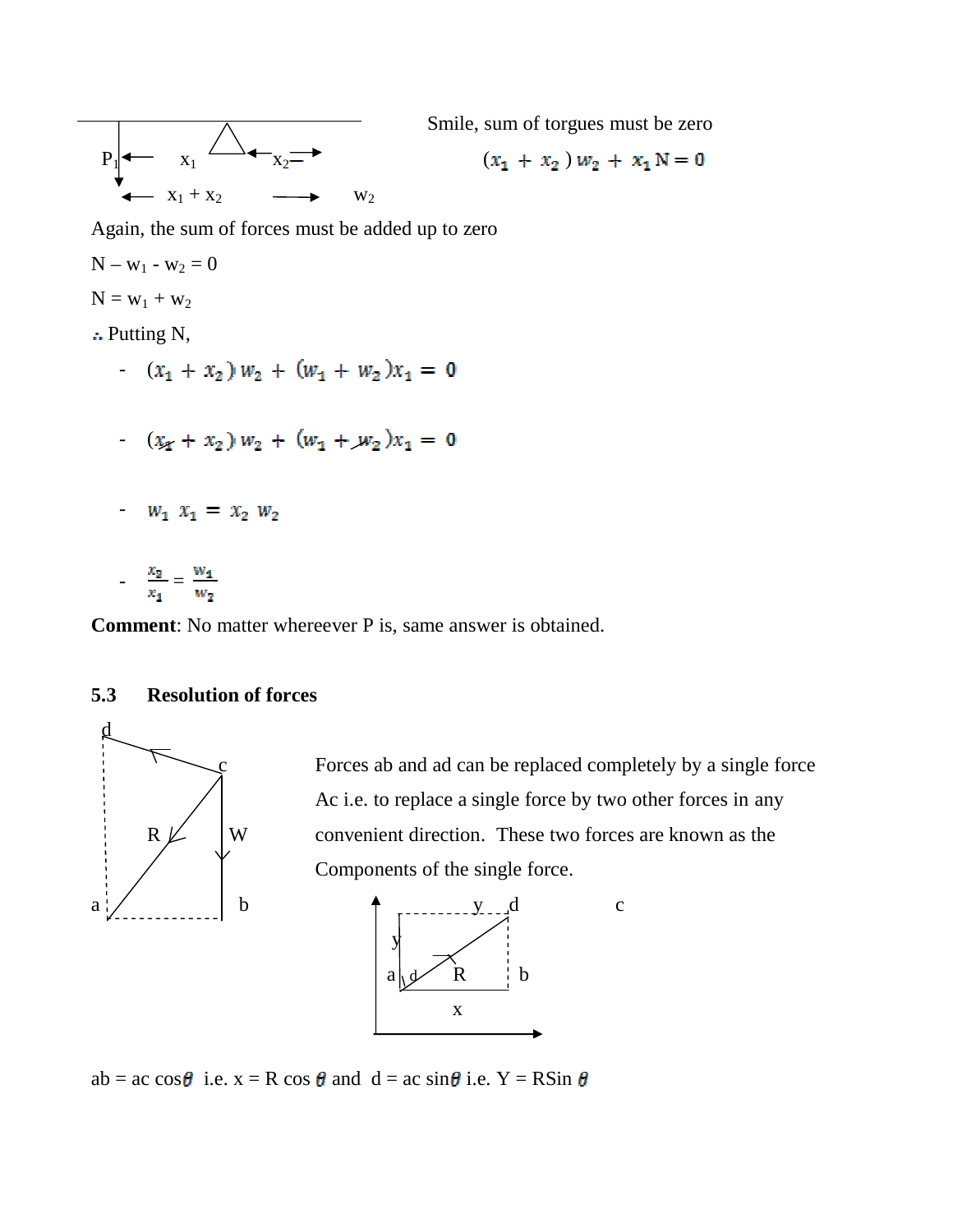# **Polygon of Forces**

If more than three forces act at the same point and are in equilibrium, they may be represented in magnitude, sense and direction by the sides of a polygon "taken in order" 1,2,3,4 are represented by ab, bc, cd and da



**Hyrostatics (Fluid at Rest)**

**Preamble**: Matter consists of 3 states: Solid, Liquid and Gases.

**Fluid:** Liquid and gases (has definite volume, but no define shape while gas has neither, definite, shape or volume.

**Pressure:** Study of fluid mechanics involves density of a substance (defined as mass per unit volume).

If **F** is the magnitude of the normal force on the paston and **A** is the surface area of the piston, then the pressure, **P** of the fluid at the level to which the device has been submerged, is defined as the ratio of force to area.

$$
Pressure = \frac{Force}{Area}
$$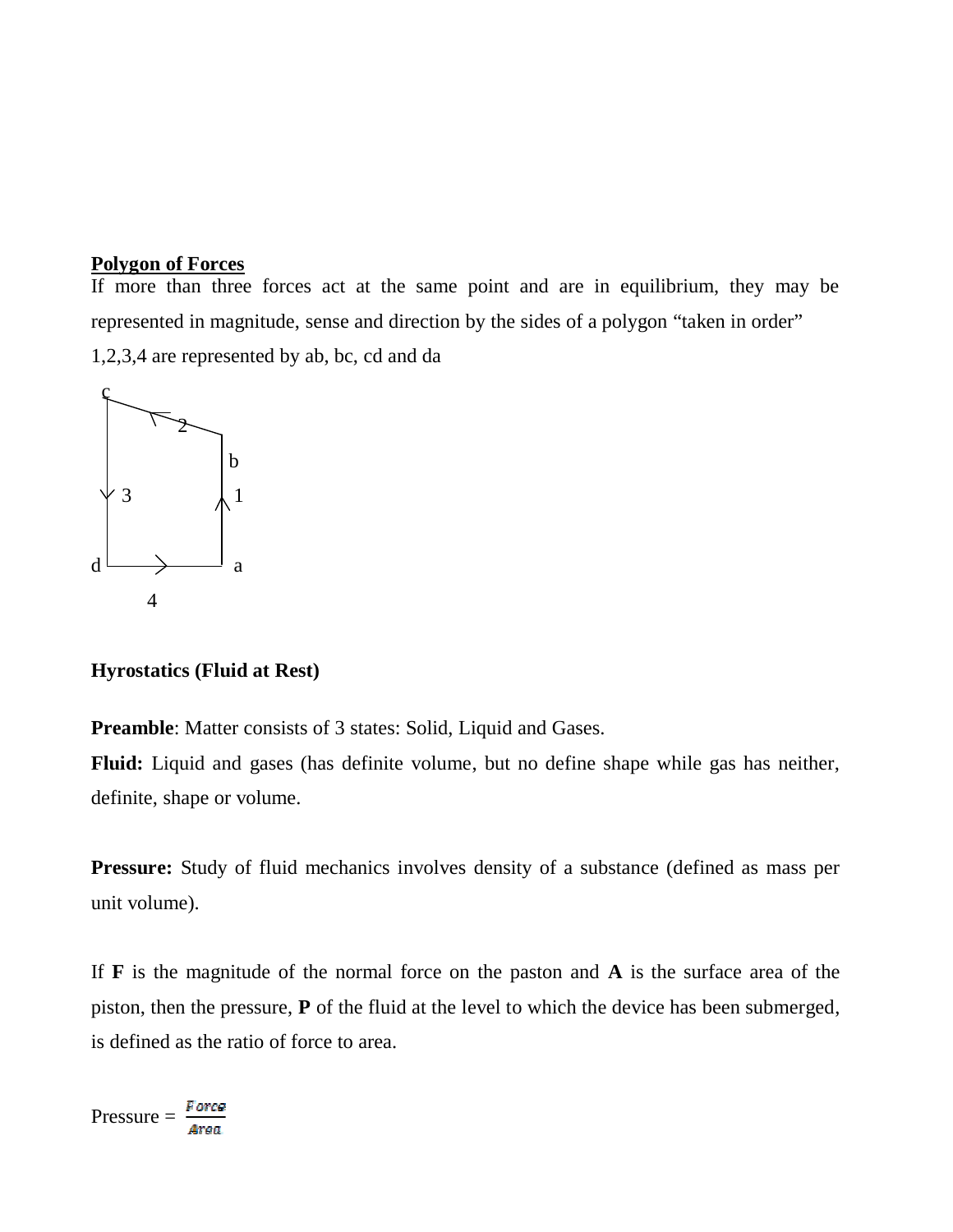Suppose the normal force exerted by the fluid is  $\bf{F}$  over a surface element of area  $\delta A$ , the pressure at that point is:

 $P = \frac{\text{lin}}{\text{sa} \to 0} \frac{F}{\text{sa}} = \frac{dF}{dA}$ . Unit is N/m<sup>2</sup> (Pascal P<sub>a</sub>)

#### **Transmission of Fluid Pressure**

Pressure increases linearly with depth. Consider a liquid of density **P** at rest and open to the atmosphere as in the figure below. A sample of liquid in a cylinder of cross-sectional area, A, extending from the surface of the liquid to a depth **h**, pressure exerted by the fluid on the bottom face is  $P$  and on the tip is  $P_0$ , hence, upward force is PA and downward force exerted is  $P_0A$ .

Mass of liquid in the cylinder is  $m = Pv = PAh$ .

Weight w of the liquid in the cylinder is  $W = mg = Pyg = for$  the cylinder to be in equilibrium, upward force must be greater than the downward force.

 $PA - P_0A = PghA - A (P - P2) = PghA$  $P = P_o + Pgh$  $P_0 = 1$  atm pressure  $\approx$  $1.01 \times 10^5$  P<sub>3</sub>  $P_a$  h PA

# **Pascal's Law**

A change in pressure applied to an enclosed fluid is transmitted undiminished to every point of the liquid and to the wall of the container i.e. pressure at every point in a liquid is the same.

#### **Fluid Dynamics (Fluids in Motion)**

This is the study of properties of a fluid as a function of time. Fluid in motion in characterized in two main types: Steady or Laminar and Non-Steady or Turbulent.

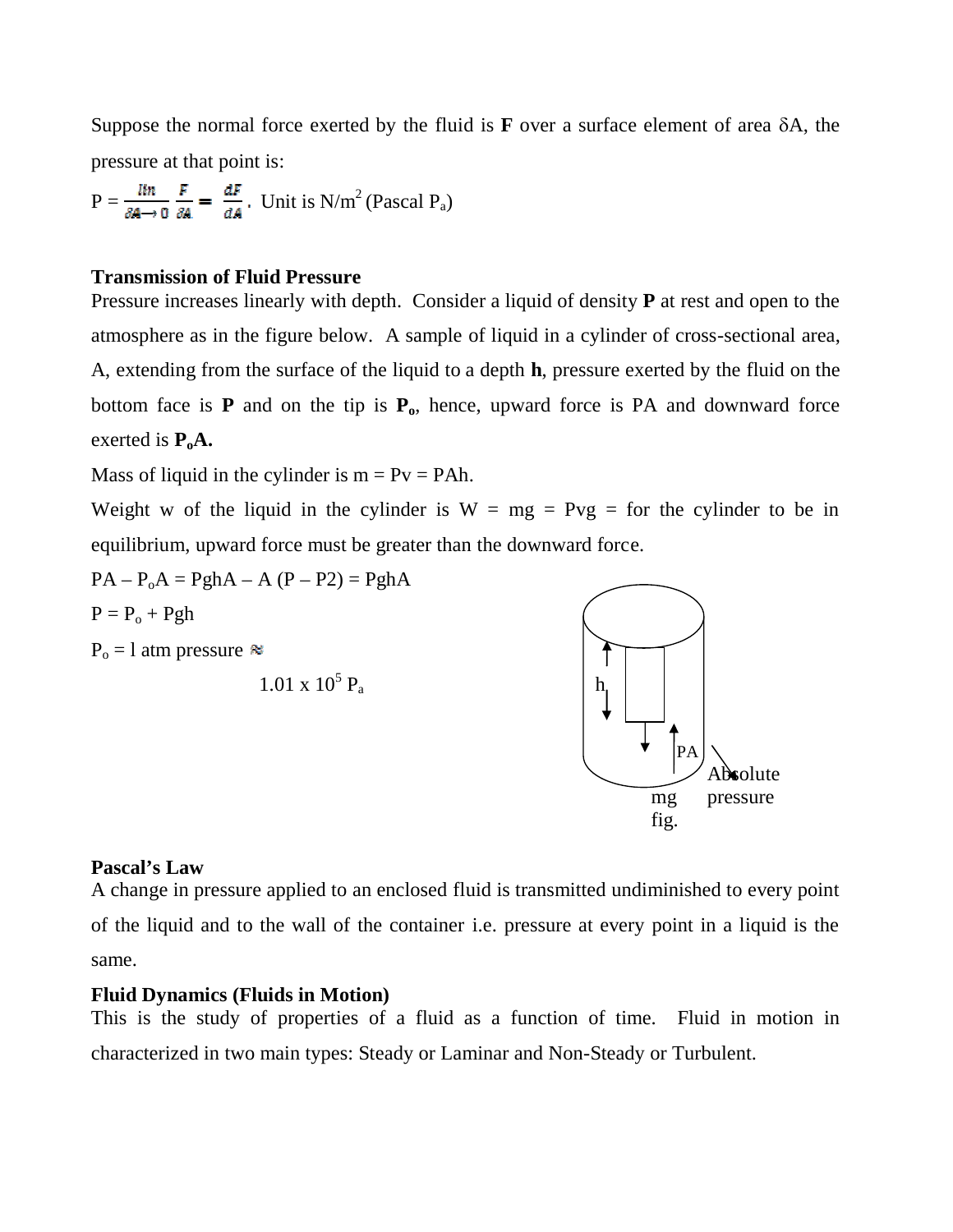**Steady or Laminar:** If each particle of the fluid follows a smooth path such that different particle never cross each other. In this case, the velocity of the fluid at any point remains constant in lime.

**Non Steady or Turbulent:** This is an irregular flow characterized by whirl pool–like region i.e. at certain critical speed, the fluid flow becomes non-steady.

**Viscosity:** Degree of internal friction in the fluid, viscos force is associated with the resistance of two adjacent layers of the fluid to move relative to each other.

#### **Elasticity**

#### **Elasticity Properties of Solids**

**Pre-ambles**: Kinetic theory of gasses has shown that matter consists of molecules, which behaves like free particles in gases. For solids, the molecules have small distance and so, exert significant forces on one another. The relationship between potential energy  $U_{(r)}$  and  $F_{(r)}$  is illustrated in the graph below:



**Note:** That the molecules are normally at freed position (distance  $r<sub>o</sub>$  from one another) and their forces in any molecule is zero; and potential energy (p.e) is minimum.

$$
\frac{\mathrm{d} u_{(r)}}{\mathrm{d} r} = 0
$$